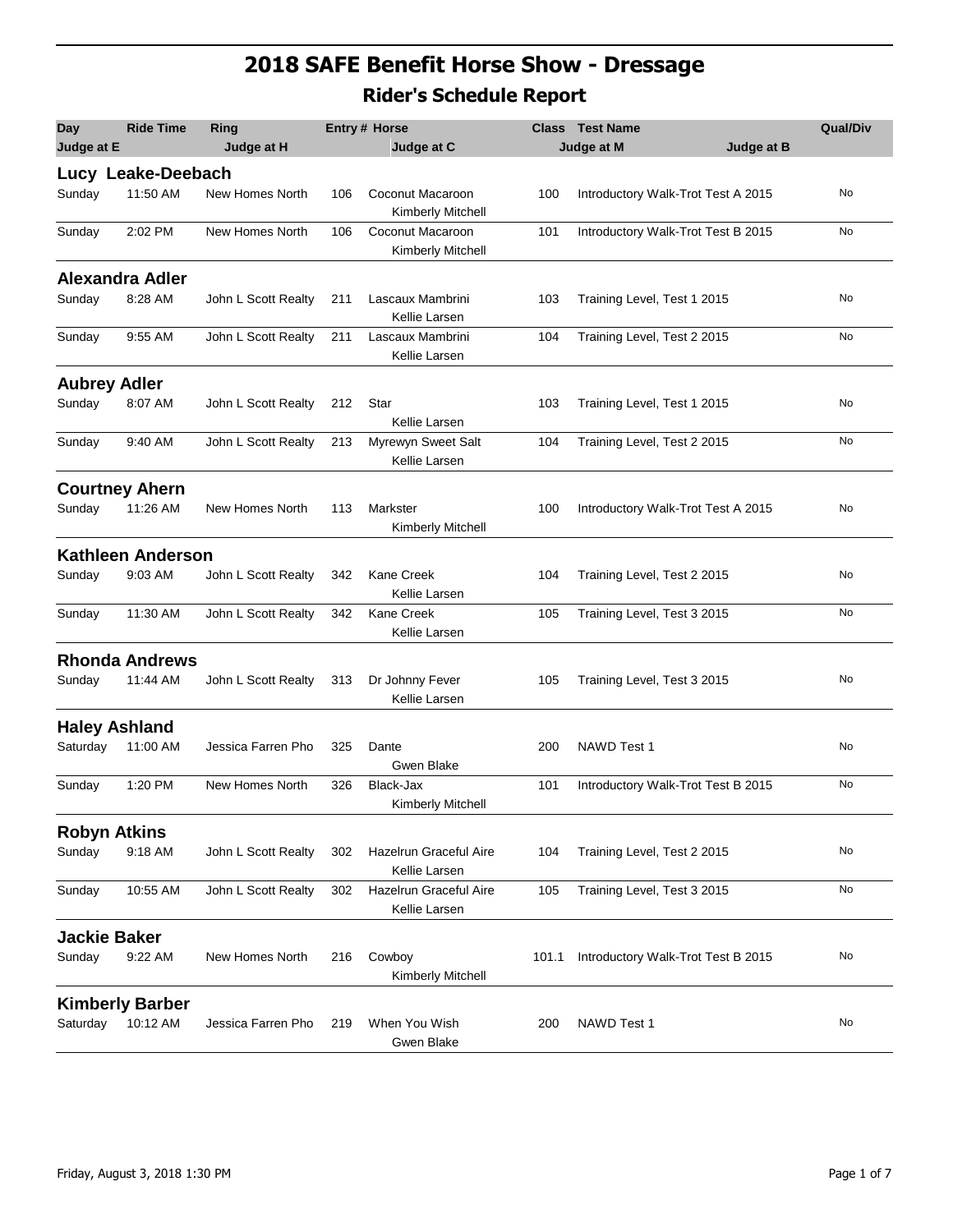| <b>Day</b>          | <b>Ride Time</b>            | <b>Ring</b>         |     | <b>Entry# Horse</b>                      |     | <b>Class</b> Test Name             | <b>Qual/Div</b> |
|---------------------|-----------------------------|---------------------|-----|------------------------------------------|-----|------------------------------------|-----------------|
| Judge at E          |                             | Judge at H          |     | Judge at C                               |     | Judge at B<br>Judge at M           |                 |
| <b>Beth Bruce</b>   |                             |                     |     |                                          |     |                                    |                 |
| Sunday              | 11:37 AM                    | John L Scott Realty | 202 | Promise<br>Kellie Larsen                 | 105 | Training Level, Test 3 2015        | No              |
| Sunday              | 1:49 PM                     | John L Scott Realty | 202 | Promise<br>Kellie Larsen                 | 106 | First Level, Test 1 2015           | No              |
|                     | <b>Emily Bullard-Clough</b> |                     |     |                                          |     |                                    |                 |
| Sunday              | 10:42 AM                    | New Homes North     | 303 | Sentimental Journey<br>Kimberly Mitchell | 116 | Western Dressage Intro Test 3      | No              |
| <b>Jackie Burch</b> |                             |                     |     |                                          |     |                                    |                 |
| Sunday              | 1:56 PM                     | New Homes North     | 307 | Spondae Fidelis<br>Kimberly Mitchell     | 101 | Introductory Walk-Trot Test B 2015 | No              |
| Sunday              | 2:32 PM                     | New Homes North     | 307 | Spondae Fidelis<br>Kimberly Mitchell     | 102 | Introductory Walk-Trot Test C 2015 | No              |
| <b>Robin Buxton</b> |                             |                     |     |                                          |     |                                    |                 |
| Sunday              | 2:24 PM                     | John L Scott Realty | 329 | Rhythm<br>Kellie Larsen                  | 107 | First Level, Test 2 2015           | No              |
| Sunday              | 2:56 PM                     | John L Scott Realty | 329 | Rhythm<br>Kellie Larsen                  | 108 | First Level, Test 3 2015           | No              |
| <b>Kaisa Cannon</b> |                             |                     |     |                                          |     |                                    |                 |
| Sunday              | 10:06 AM                    | New Homes North     | 204 | <b>Best Hoff</b><br>Kimberly Mitchell    | 116 | Western Dressage Intro Test 1      | No              |
| Sunday              | 2:38 PM                     | New Homes North     | 204 | <b>Best Hoff</b><br>Kimberly Mitchell    | 102 | Introductory Walk-Trot Test C 2015 | No              |
| Sunday              | 3:02 PM                     | New Homes North     | 204 | <b>Best Hoff</b><br>Kimberly Mitchell    | 102 | Introductory Walk-Trot Test C 2015 | No              |
|                     | <b>Lauren Carroll</b>       |                     |     |                                          |     |                                    |                 |
| Sunday              | 12:45 PM                    | John L Scott Realty | 321 | Alibi<br>Kellie Larsen                   | 113 | USDF Freestyle, First Level 2015   | No              |
| Sunday              | 3:20 PM                     | John L Scott Realty | 321 | Alibi<br>Kellie Larsen                   | 109 | Second Level, Test 1 2015          | No              |
| <b>Julie Cook</b>   |                             |                     |     |                                          |     |                                    |                 |
| Sunday              | 8:42 AM                     | John L Scott Realty | 314 | Banner 6<br>Kellie Larsen                | 103 | Training Level, Test 1 2015        | No              |
| Sunday              | 1:50 PM                     | New Homes North     | 314 | Banner <sub>6</sub><br>Kimberly Mitchell | 101 | Introductory Walk-Trot Test B 2015 | No              |
| <b>Stacy Day</b>    |                             |                     |     |                                          |     |                                    |                 |
| Sunday              | 9:30 AM                     | New Homes North     | 243 | <b>Holiday Cruz</b><br>Kimberly Mitchell | 117 | Western Dressage Basic Test 1      | No              |
| Sunday              | 9:51 AM                     | New Homes North     | 243 | <b>Holiday Cruz</b><br>Kimberly Mitchell | 117 | Western Dressage Basic Test 1      | No              |
| Sunday              | 1:42 PM                     | John L Scott Realty | 243 | <b>Holiday Cruz</b><br>Kellie Larsen     | 106 | First Level, Test 1 2015           | No              |
| Sunday              | 2:17 PM                     | John L Scott Realty | 243 | <b>Holiday Cruz</b><br>Kellie Larsen     | 106 | First Level, Test 1 2015           | No              |
|                     | <b>Stephanie Delaurenti</b> |                     |     |                                          |     |                                    |                 |
| Sunday              | 11:20 AM                    | New Homes North     | 339 | 14 Carrot Rhythm<br>Kimberly Mitchell    | 100 | Introductory Walk-Trot Test A 2015 | No              |
| Sunday              | 1:14 PM                     | New Homes North     | 339 | 14 Carrot Rhythm<br>Kimberly Mitchell    | 101 | Introductory Walk-Trot Test B 2015 | No              |
| Sunday              | 2:26 PM                     | New Homes North     | 339 | 14 Carrot Rhythm<br>Kimberly Mitchell    | 102 | Introductory Walk-Trot Test C 2015 | No              |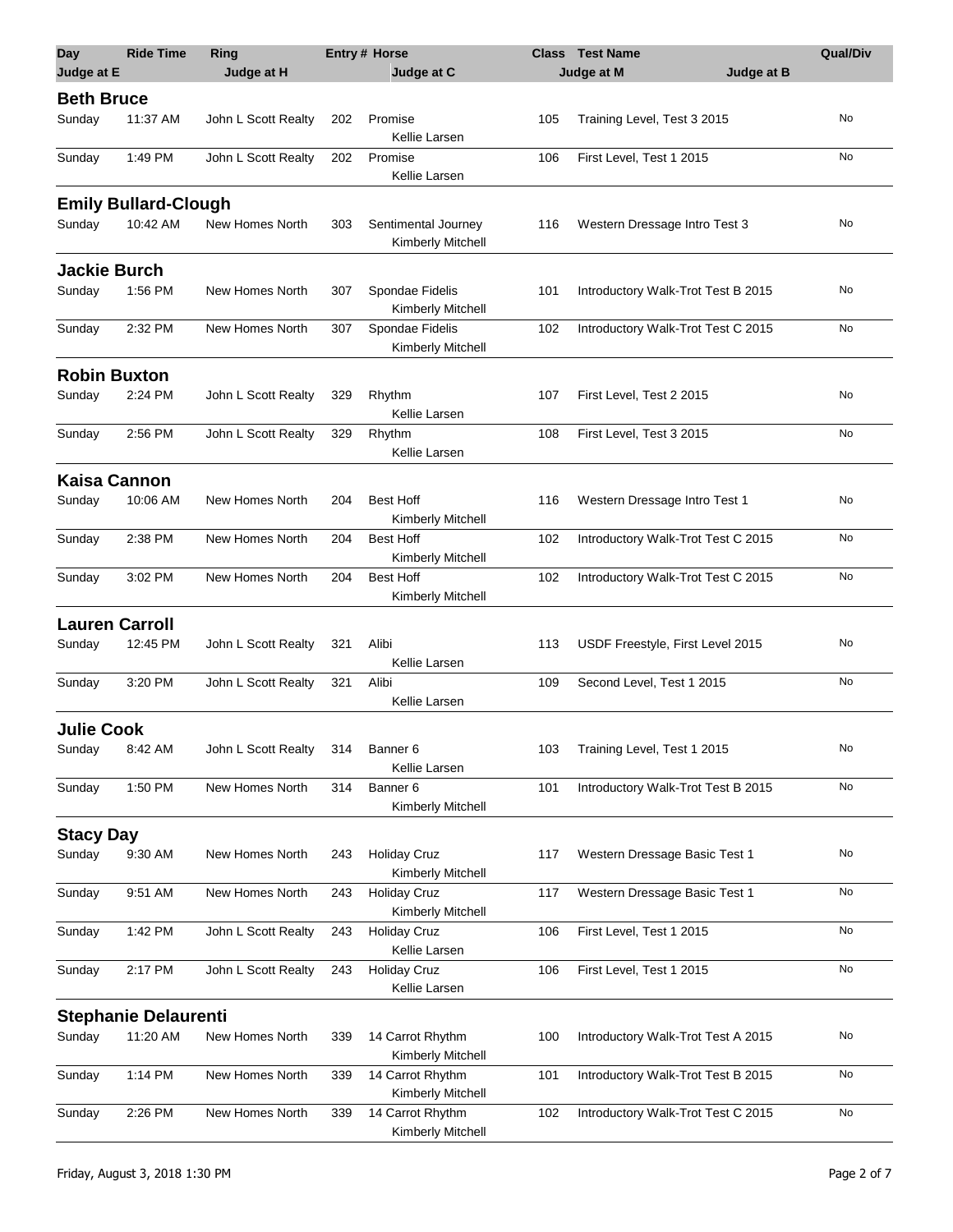| <b>Day</b><br>Judge at E | <b>Ride Time</b>        | <b>Ring</b><br>Judge at H |     | <b>Entry # Horse</b><br>Judge at C            |       | <b>Class</b> Test Name<br>Judge at M<br>Judge at B | <b>Qual/Div</b> |
|--------------------------|-------------------------|---------------------------|-----|-----------------------------------------------|-------|----------------------------------------------------|-----------------|
| <b>Rebecca Elam</b>      |                         |                           |     |                                               |       |                                                    |                 |
| Sunday                   | 10:50 AM                | New Homes North           | 349 | Flash<br>Kimberly Mitchell                    | 100   | Introductory Walk-Trot Test A 2015                 | No              |
| Sunday                   | 1:44 PM                 | New Homes North           | 349 | Flash<br>Kimberly Mitchell                    | 101   | Introductory Walk-Trot Test B 2015                 | No              |
|                          | <b>Heron Evergreen</b>  |                           |     |                                               |       |                                                    |                 |
| Sunday                   | 2:14 PM                 | New Homes North           | 52  | Myrewyn Sweet Salt<br>Kimberly Mitchell       | 102   | Introductory Walk-Trot Test C 2015                 | No              |
| Sunday                   | 2:50 PM                 | New Homes North           | 53  | Star<br>Kimberly Mitchell                     | 102   | Introductory Walk-Trot Test C 2015                 | No              |
|                          | <b>Megan Farnsworth</b> |                           |     |                                               |       |                                                    |                 |
| Saturday                 | 10:24 AM                | Jessica Farren Pho        | 105 | <b>Kactus Relavation</b><br>Gwen Blake        | 200   | NAWD Test 2                                        | No              |
| Saturday                 | 11:24 AM                | Jessica Farren Pho        | 105 | <b>Kactus Relavation</b><br><b>Gwen Blake</b> | 201   | NAWD Test 3                                        | No              |
| Sunday                   | 12:05 PM                | John L Scott Realty       | 105 | <b>Kactus Relavation</b><br>Kellie Larsen     | 104.1 | Training Level, Test 2 2015                        | No              |
| Sunday                   | 12:28 PM                | John L Scott Realty       | 105 | <b>Kactus Relavation</b><br>Kellie Larsen     | 104.2 | Training Level, Test 2 2015                        | No              |
| <b>Kristin Foster</b>    |                         |                           |     |                                               |       |                                                    |                 |
| Sunday                   | 1:03 PM                 | John L Scott Realty       | 209 | Chillibration<br>Kellie Larsen                | 113   | USDF Freestyle, First Level 2015                   | No              |
| Sunday                   | 2:03 PM                 | John L Scott Realty       | 209 | Chillibration<br>Kellie Larsen                | 106   | First Level, Test 1 2015                           | No              |
| <b>Reese Garnes</b>      |                         |                           |     |                                               |       |                                                    |                 |
| Saturday                 | 10:00 AM                | Jessica Farren Pho        | 127 | Rio<br>Gwen Blake                             | 200   | NAWD Test 2                                        | No              |
| Saturday                 | 10:54 AM                | Jessica Farren Pho        | 127 | Rio<br>Gwen Blake                             | 200   | NAWD Test 2                                        | No              |
|                          | Amanda Gelderman        |                           |     |                                               |       |                                                    |                 |
| Sunday                   | 2:40 PM                 | John L Scott Realty       | 240 | <b>Chase Your Dreams</b><br>Kellie Larsen     | 108   | First Level, Test 3 2015                           | No              |
|                          | Kayla Hammond           |                           |     |                                               |       |                                                    |                 |
| Sunday                   | 10:03 AM                | John L Scott Realty       | 238 | Wes<br>Kellie Larsen                          | 104   | Training Level, Test 2 2015                        | No              |
| Sunday                   | 11:58 AM                | John L Scott Realty       | 238 | Wes<br>Kellie Larsen                          | 105   | Training Level, Test 3 2015                        | No              |
|                          | <b>Laura Hammond</b>    |                           |     |                                               |       |                                                    |                 |
| Sunday                   | 9:10 AM                 | John L Scott Realty       | 345 | Lenny<br>Kellie Larsen                        | 104   | Training Level, Test 2 2015                        | No              |
| Sunday                   | 11:09 AM                | John L Scott Realty       | 345 | Lenny<br>Kellie Larsen                        | 105   | Training Level, Test 3 2015                        | No              |
|                          | <b>Amy Hardebeck</b>    |                           |     |                                               |       |                                                    |                 |
| Sunday                   | 11:32 AM                | New Homes North           | 300 | CFS Light Me Up<br>Kimberly Mitchell          | 100   | Introductory Walk-Trot Test A 2015                 | No              |
| Sunday                   | 1:38 PM                 | New Homes North           | 300 | CFS Light Me Up<br>Kimberly Mitchell          | 101   | Introductory Walk-Trot Test B 2015                 | No              |
| Sunday                   | 2:44 PM                 | New Homes North           | 300 | CFS Light Me Up<br>Kimberly Mitchell          | 102   | Introductory Walk-Trot Test C 2015                 | No              |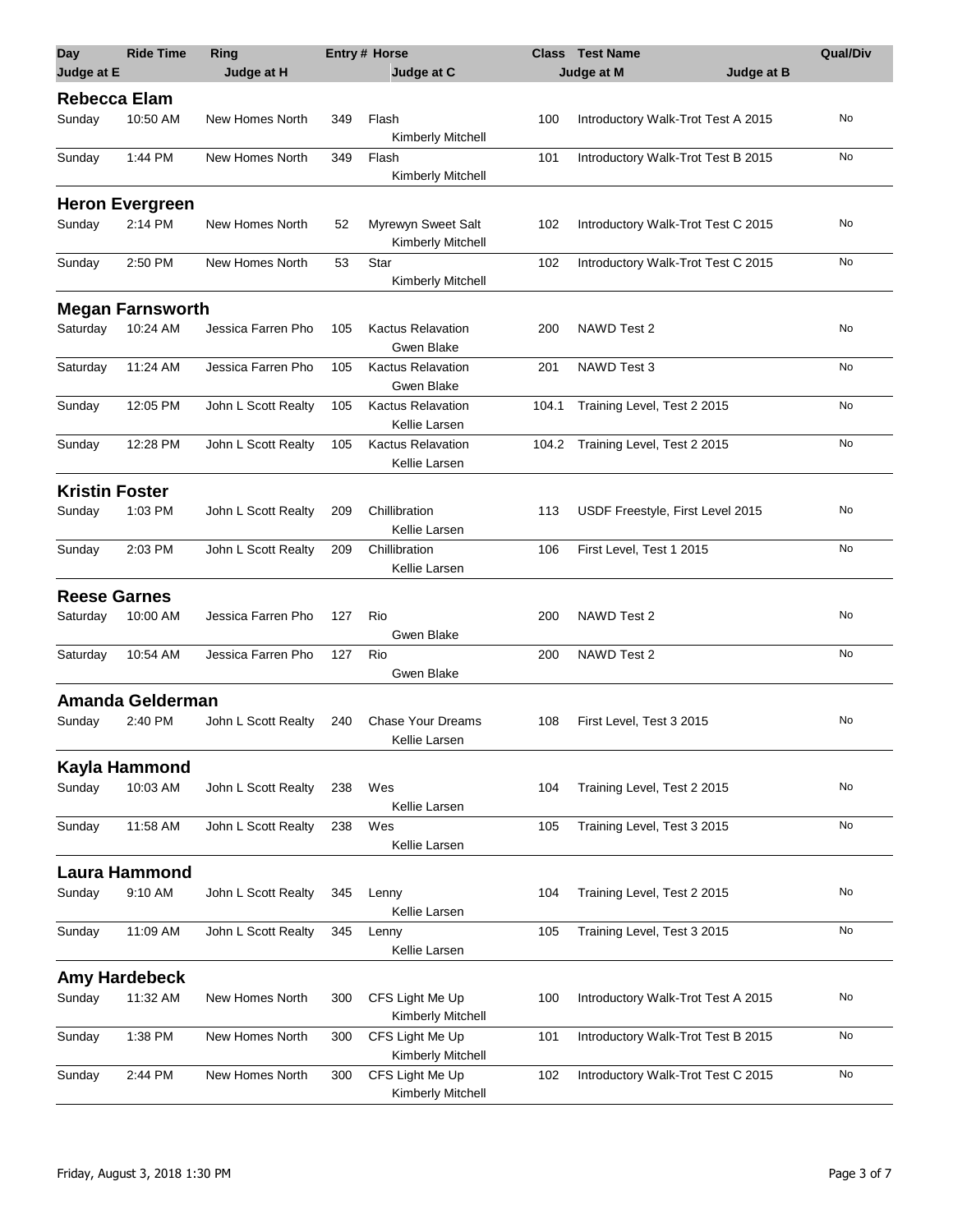| <b>Day</b>           | <b>Ride Time</b>          | Ring                |     | <b>Entry # Horse</b>                        |       | <b>Class Test Name</b>             | <b>Qual/Div</b> |
|----------------------|---------------------------|---------------------|-----|---------------------------------------------|-------|------------------------------------|-----------------|
| Judge at E           |                           | Judge at H          |     | Judge at C                                  |       | Judge at M<br>Judge at B           |                 |
| <b>Marie Harris</b>  |                           |                     |     |                                             |       |                                    |                 |
| Sunday               | 9:37 AM                   | New Homes North     | 235 | Scout<br>Kimberly Mitchell                  | 117   | Western Dressage Basic Test 2      | No              |
| Sunday               | 9:58 AM                   | New Homes North     | 235 | Scout<br>Kimberly Mitchell                  | 117   | Western Dressage Basic Test 2      | No              |
| <b>Ruth Jelinek</b>  |                           |                     |     |                                             |       |                                    |                 |
| Saturday             | 10:42 AM                  | Jessica Farren Pho  | 315 | Lorenzo<br>Gwen Blake                       | 200   | <b>NAWD Test 1</b>                 | No              |
| Saturday             | 11:30 AM                  | Jessica Farren Pho  | 315 | Lorenzo<br>Gwen Blake                       | 201   | NAWD Test 3                        | No              |
| Saturday             | 11:54 AM                  | Jessica Farren Pho  | 315 | Lorenzo<br>Gwen Blake                       | 202   | NAWD Test 5                        | No              |
| Saturday             | 12:18 PM                  | Jessica Farren Pho  | 315 | Lorenzo<br>Gwen Blake                       | 203   | NAWD Test 7                        | No              |
| Sunday               | 10:48 AM                  | John L Scott Realty | 315 | Lorenzo<br>Kellie Larsen                    | 105   | Training Level, Test 3 2015        | No              |
| Sunday               | 12:12 PM                  | John L Scott Realty | 315 | Lorenzo<br>Kellie Larsen                    | 108.1 | First Level, Test 3 2015           | No              |
| Sunday               | 12:36 PM                  | John L Scott Realty | 315 | Lorenzo<br>Kellie Larsen                    | 113   | USDF Freestyle, First Level 2015   | No              |
| <b>Betsy Kelley</b>  |                           |                     |     |                                             |       |                                    |                 |
| Sunday               | 11:38 AM                  | New Homes North     | 228 | Austontatious<br>Kimberly Mitchell          | 100   | Introductory Walk-Trot Test A 2015 | No              |
| <b>Lilah Kennedy</b> |                           |                     |     |                                             |       |                                    |                 |
| Sunday               | 9:06 AM                   | New Homes North     | 56  | Penny<br>Kimberly Mitchell                  | 100.1 | Introductory Walk-Trot Test A 2015 | No              |
|                      | <b>Peyton Kirkpatrick</b> |                     |     |                                             |       |                                    |                 |
| Sunday               | 9:00 AM                   | New Homes North     | 65  | Cricket<br>Kimberly Mitchell                | 100.1 | Introductory Walk-Trot Test A 2015 | No              |
| Sunday               | 9:12 AM                   | New Homes North     | 65  | Cricket<br>Kimberly Mitchell                | 100.1 | Introductory Walk-Trot Test A 2015 | No              |
| <b>Maria Lacasse</b> |                           |                     |     |                                             |       |                                    |                 |
| Sunday               | 8:00 AM                   | John L Scott Realty | 239 | Miss Abstract<br>Kellie Larsen              | 103   | Training Level, Test 1 2015        | No              |
| Sunday               | 8:56 AM                   | John L Scott Realty | 215 | Imnocupcake<br>Kellie Larsen                | 103   | Training Level, Test 1 2015        | No              |
| Sunday               | 11:08 AM                  | New Homes North     | 215 | Imnocupcake<br>Kimberly Mitchell            | 100   | Introductory Walk-Trot Test A 2015 | No              |
| Sunday               | 1:56 PM                   | John L Scott Realty | 239 | Miss Abstract<br>Kellie Larsen              | 106   | First Level, Test 1 2015           | No              |
|                      | <b>Christine Laine</b>    |                     |     |                                             |       |                                    |                 |
| Sunday               | 9:07 AM                   | New Homes North     | 330 | Scandias American Idol<br>Kimberly Mitchell | 118   | Western Dressage Level 1 Test 4    | No              |
| Sunday               | 9:22 AM                   | New Homes North     | 330 | Scandias American Idol<br>Kimberly Mitchell | 118   | Western Dressage Level 1 Test 3    | No              |
| <b>Lara LaRose</b>   |                           |                     |     |                                             |       |                                    |                 |
| Sunday               | 10:56 AM                  | New Homes North     | 309 | Cowboy<br>Kimberly Mitchell                 | 100   | Introductory Walk-Trot Test A 2015 | No              |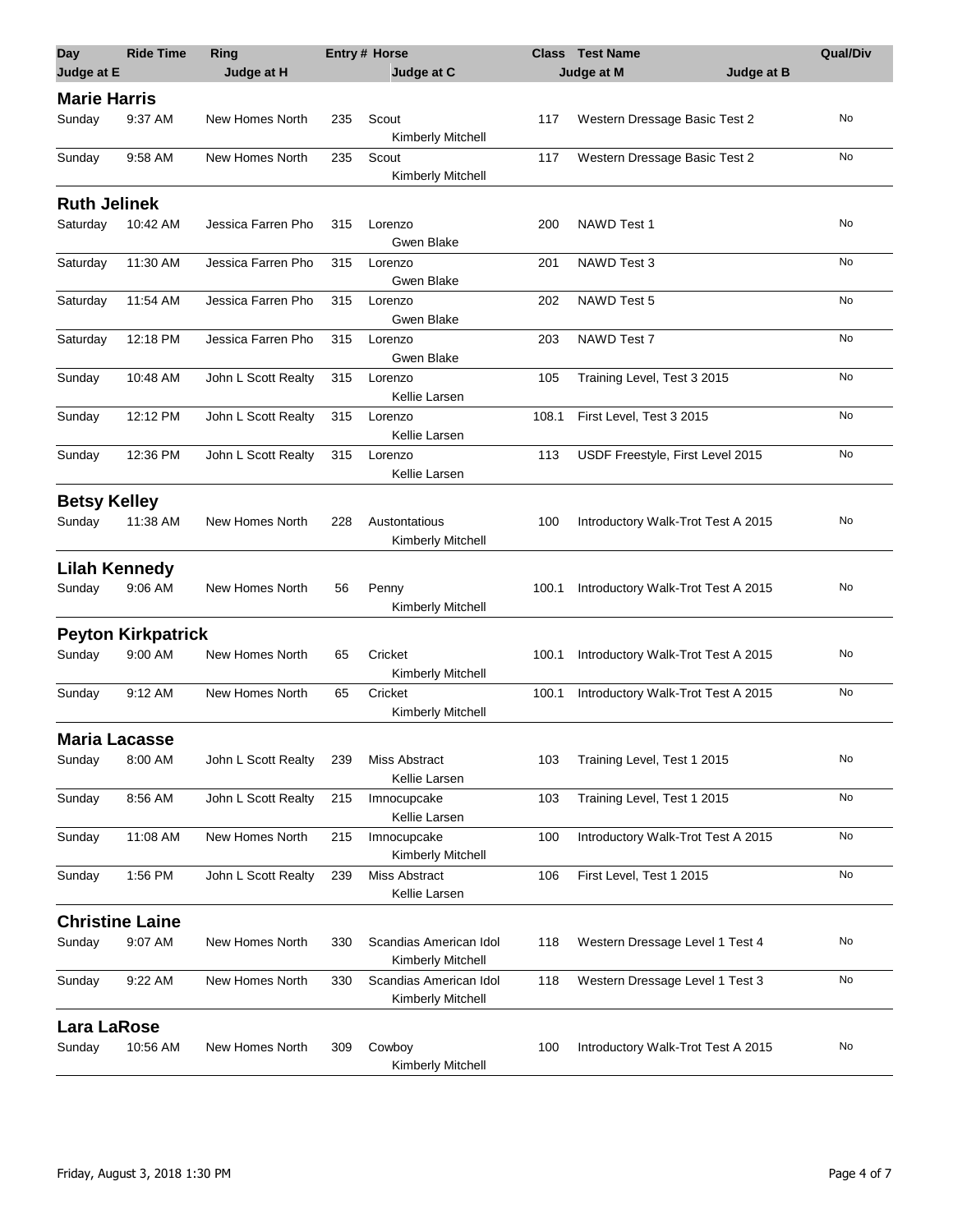| <b>Day</b><br>Judge at E | <b>Ride Time</b>        | Ring<br>Judge at H  |     | <b>Entry# Horse</b><br>Judge at C   |     | <b>Class Test Name</b><br>Judge at M<br>Judge at B | <b>Qual/Div</b> |
|--------------------------|-------------------------|---------------------|-----|-------------------------------------|-----|----------------------------------------------------|-----------------|
|                          |                         |                     |     |                                     |     |                                                    |                 |
| <b>Sherry Leake</b>      |                         |                     |     |                                     |     |                                                    |                 |
| Saturday                 | 10:18 AM                | Jessica Farren Pho  | 320 | Ava Rose                            | 200 | NAWD Test 2                                        | No              |
|                          | 11:06 AM                |                     |     | Gwen Blake                          |     |                                                    | No              |
| Saturday                 |                         | Jessica Farren Pho  | 320 | Ava Rose<br>Gwen Blake              | 201 | NAWD Test 3                                        |                 |
| Saturday                 | 11:48 AM                | Jessica Farren Pho  | 320 | Ava Rose                            | 202 | NAWD Test 5                                        | No              |
|                          |                         |                     |     | Gwen Blake                          |     |                                                    |                 |
| Saturday                 | 12:12 PM                | Jessica Farren Pho  | 320 | Ava Rose                            | 203 | NAWD Test 7                                        | No              |
|                          |                         |                     |     | Gwen Blake                          |     |                                                    |                 |
|                          | <b>Kelsey Lindstrom</b> |                     |     |                                     |     |                                                    |                 |
| Sunday                   | 1:02 PM                 | New Homes North     | 207 | Sea Speaker                         | 101 | Introductory Walk-Trot Test B 2015                 | No              |
|                          |                         |                     |     | Kimberly Mitchell                   |     |                                                    |                 |
|                          |                         |                     |     |                                     |     |                                                    |                 |
| <b>Colleen Mastro</b>    |                         |                     |     |                                     |     |                                                    |                 |
| Saturday                 | 10:48 AM                | Jessica Farren Pho  | 305 | Docs Pretty Ally                    | 200 | NAWD Test 2                                        | No              |
|                          |                         |                     |     | Gwen Blake                          |     |                                                    | No              |
| Saturday                 | 11:42 AM                | Jessica Farren Pho  | 305 | Docs Pretty Ally<br>Gwen Blake      | 201 | NAWD Test 4                                        |                 |
| Saturday                 | 12:06 PM                | Jessica Farren Pho  | 305 | Docs Pretty Ally                    | 202 | NAWD Test 6                                        | No              |
|                          |                         |                     |     | Gwen Blake                          |     |                                                    |                 |
| Saturday                 | 12:30 PM                | Jessica Farren Pho  | 305 | Docs Pretty Ally                    | 203 | NAWD Test 9                                        | No              |
|                          |                         |                     |     | Gwen Blake                          |     |                                                    |                 |
|                          | <b>Adelyn Matthews</b>  |                     |     |                                     |     |                                                    |                 |
| Saturday                 | 10:06 AM                | Jessica Farren Pho  | 64  | Savannah                            | 200 | NAWD Test 2                                        | No              |
|                          |                         |                     |     | Gwen Blake                          |     |                                                    |                 |
|                          |                         |                     |     |                                     |     |                                                    |                 |
| <b>Pam McCoy</b>         |                         |                     |     |                                     |     |                                                    |                 |
| Sunday                   | 9:44 AM                 | New Homes North     | 336 | Bella                               | 117 | Western Dressage Basic Test 1                      | No              |
| Sunday                   | 10:12 AM                | New Homes North     | 336 | Kimberly Mitchell<br>Bella          | 116 | Western Dressage Intro Test 4                      | No              |
|                          |                         |                     |     | Kimberly Mitchell                   |     |                                                    |                 |
| Sunday                   | 10:35 AM                | New Homes North     | 336 | Bella                               | 116 | Western Dressage Intro Test 4                      | No              |
|                          |                         |                     |     | Kimberly Mitchell                   |     |                                                    |                 |
|                          |                         |                     |     |                                     |     |                                                    |                 |
| Sara McNabb              |                         |                     |     |                                     |     |                                                    | No              |
| Sunday                   | 1:08 PM                 | New Homes North     | 225 | Overtime Magic<br>Kimberly Mitchell | 101 | Introductory Walk-Trot Test B 2015                 |                 |
|                          |                         |                     |     |                                     |     |                                                    |                 |
| <b>Hera Minkove</b>      |                         |                     |     |                                     |     |                                                    |                 |
| Sunday                   | 8:14 AM                 | John L Scott Realty | 223 | Amaluna                             | 103 | Training Level, Test 1 2015                        | No              |
|                          |                         |                     |     | Kellie Larsen                       |     |                                                    |                 |
| Sunday                   | 9:25 AM                 | John L Scott Realty | 223 | Amaluna<br>Kellie Larsen            | 104 | Training Level, Test 2 2015                        | No              |
|                          |                         |                     |     |                                     |     |                                                    |                 |
|                          | <b>Arianna Newton</b>   |                     |     |                                     |     |                                                    |                 |
| Sunday                   | 2:32 PM                 | John L Scott Realty | 242 | <b>Likeleigh Story</b>              | 108 | First Level, Test 3 2015                           | No              |
|                          |                         |                     |     | Kellie Larsen                       |     |                                                    |                 |
| Sunday                   | 3:04 PM                 | John L Scott Realty | 234 | Saintly Sacred                      | 108 | First Level, Test 3 2015                           | No              |
|                          |                         |                     |     | Kellie Larsen                       |     |                                                    |                 |
|                          | <b>Melissa O'Leary</b>  |                     |     |                                     |     |                                                    |                 |
| Saturday                 | 11:36 AM                | Jessica Farren Pho  | 210 | CWF I'll Be Bold                    | 201 | NAWD Test 3                                        | No              |
|                          |                         |                     |     | Gwen Blake                          |     |                                                    |                 |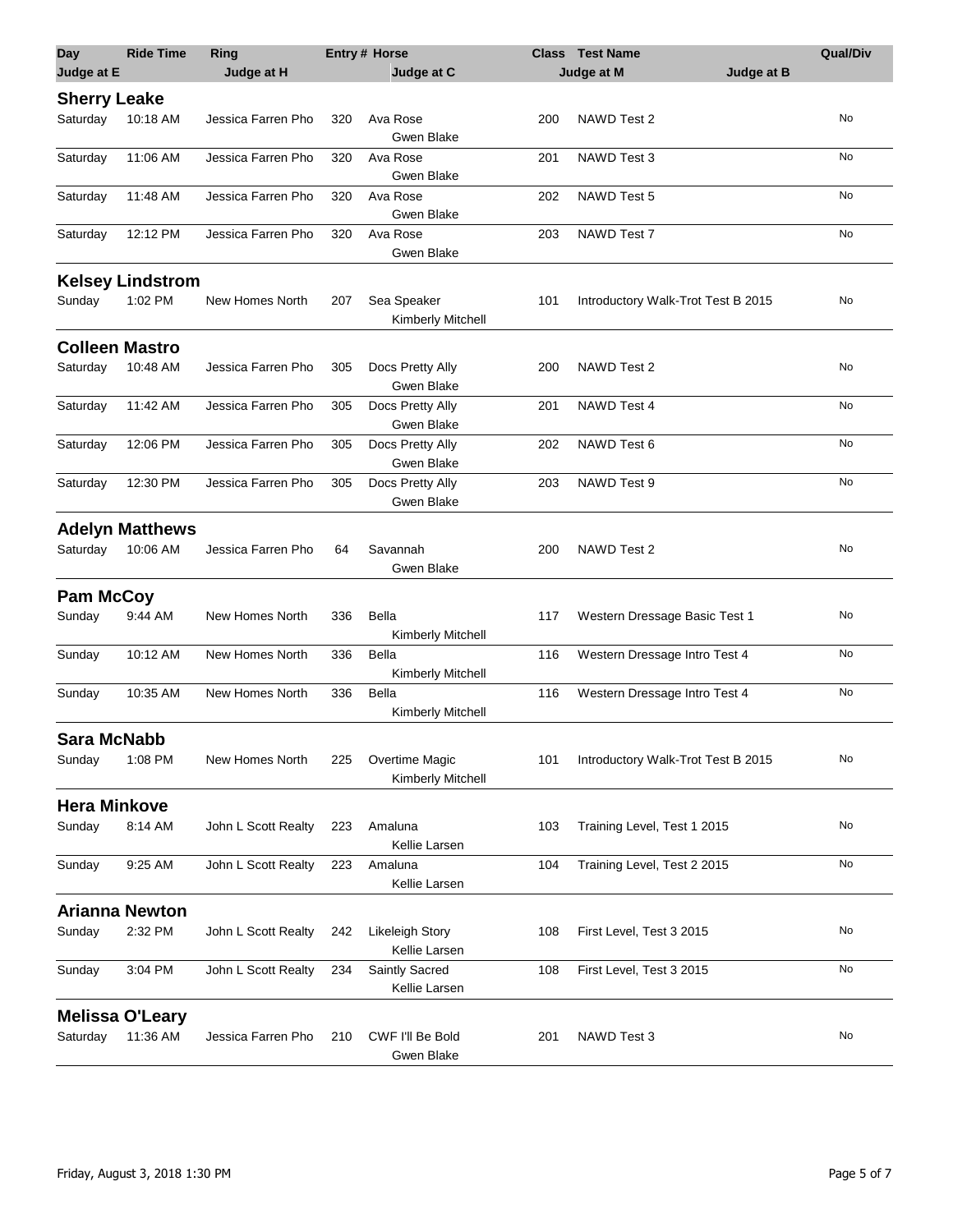| <b>Day</b><br>Judge at E | <b>Ride Time</b>         | <b>Ring</b><br>Judge at H |     | <b>Entry# Horse</b><br>Judge at C           |       | <b>Class Test Name</b><br>Judge at B<br>Judge at M | <b>Qual/Div</b> |
|--------------------------|--------------------------|---------------------------|-----|---------------------------------------------|-------|----------------------------------------------------|-----------------|
| <b>Susan Payne</b>       |                          |                           |     |                                             |       |                                                    |                 |
| Sunday                   | 8:49 AM                  | John L Scott Realty       | 323 | Dune<br>Kellie Larsen                       | 103   | Training Level, Test 1 2015                        | No              |
| Sunday                   | 11:23 AM                 | John L Scott Realty       | 323 | Dune<br>Kellie Larsen                       | 105   | Training Level, Test 3 2015                        | No              |
|                          | <b>Danielle Peterson</b> |                           |     |                                             |       |                                                    |                 |
| Sunday                   | 1:26 PM                  | New Homes North           | 230 | Fancy<br>Kimberly Mitchell                  | 101   | Introductory Walk-Trot Test B 2015                 | No              |
| Sunday                   | 2:56 PM                  | New Homes North           | 230 | Fancy<br>Kimberly Mitchell                  | 102   | Introductory Walk-Trot Test C 2015                 | No              |
| <b>Anna Phillips</b>     |                          |                           |     |                                             |       |                                                    |                 |
| Sunday                   | 12:20 PM                 | John L Scott Realty       | 233 | Cinco De Mayo ECV<br>Kellie Larsen          | 108.1 | First Level, Test 3 2015                           | No              |
| Sunday                   | 3:12 PM                  | John L Scott Realty       | 233 | Cinco De Mayo ECV<br>Kellie Larsen          | 109   | Second Level, Test 3 2015                          | No              |
| <b>Betsy Purcell</b>     |                          |                           |     |                                             |       |                                                    |                 |
| Saturday                 | 10:30 AM                 | Jessica Farren Pho        | 327 | Faith<br>Gwen Blake                         | 200   | NAWD Test 2                                        | No              |
| Saturday                 | 11:18 AM                 | Jessica Farren Pho        | 327 | Faith<br>Gwen Blake                         | 201   | NAWD Test 4                                        | No              |
| Saturday                 | 12:00 PM                 | Jessica Farren Pho        | 327 | Faith<br>Gwen Blake                         | 202   | NAWD Test 5                                        | No              |
| Saturday                 | 12:24 PM                 | Jessica Farren Pho        | 327 | Faith<br>Gwen Blake                         | 203   | NAWD Test 7                                        | No              |
| <b>Grace Purdue</b>      |                          |                           |     |                                             |       |                                                    |                 |
| Sunday                   | 10:41 AM                 | John L Scott Realty       | 236 | Prestone<br>Kellie Larsen                   | 105   | Training Level, Test 3 2015                        | No              |
| Sunday                   | 11:02 AM                 | John L Scott Realty       | 236 | Prestone<br>Kellie Larsen                   | 105   | Training Level, Test 3 2015                        | No              |
| <b>Addison Rolie</b>     |                          |                           |     |                                             |       |                                                    |                 |
| Sunday                   | 11:44 AM                 | New Homes North           | 101 | <b>Get Going Matty</b><br>Kimberly Mitchell | 100   | Introductory Walk-Trot Test A 2015                 | No              |
| Sunday                   | 11:56 AM                 | New Homes North           | 101 | <b>Get Going Matty</b><br>Kimberly Mitchell | 100   | Introductory Walk-Trot Test A 2015                 | No              |
|                          | <b>Analiese Sacksen</b>  |                           |     |                                             |       |                                                    |                 |
| Sunday                   | 12:54 PM                 | John L Scott Realty       | 104 | <b>Classic Rock</b><br>Kellie Larsen        | 113   | USDF Freestyle, First Level 2015                   | No              |
| Sunday                   | 2:10 PM                  | John L Scott Realty       | 104 | <b>Classic Rock</b><br>Kellie Larsen        | 106   | First Level, Test 1 2015                           | No              |
| Sunday                   | 2:48 PM                  | John L Scott Realty       | 104 | <b>Classic Rock</b><br>Kellie Larsen        | 108   | First Level, Test 3 2015                           | No              |
| <b>Claire Sagaio</b>     |                          |                           |     |                                             |       |                                                    |                 |
| Sunday                   | 9:33 AM                  | John L Scott Realty       | 102 | My Name Is Cowboy<br>Kellie Larsen          | 104   | Training Level, Test 2 2015                        | No              |
| <b>Caitlynn Sarin</b>    |                          |                           |     |                                             |       |                                                    |                 |
| Sunday                   | 9:48 AM                  | John L Scott Realty       | 59  | <b>Belle</b><br>Kellie Larsen               | 104   | Training Level, Test 2 2015                        | No              |
| Sunday                   | 11:16 AM                 | John L Scott Realty       | 59  | <b>Belle</b><br>Kellie Larsen               | 105   | Training Level, Test 3 2015                        | No              |